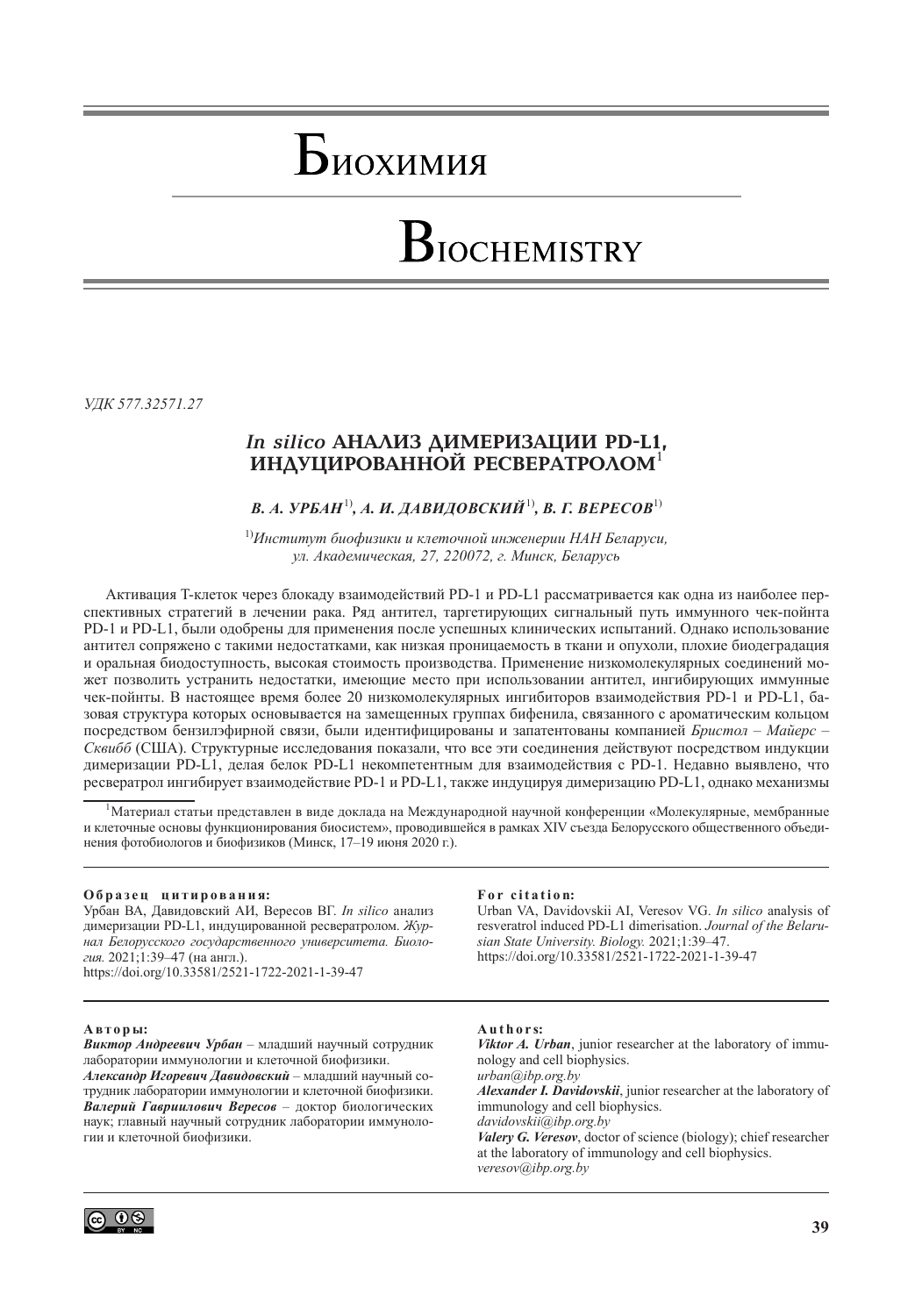этого остаются неясными. В настоящей работе использованы инструменты вычислительной структурной биологии (построение моделей белок – белок и белок – лиганд в сочетании с методом молекулярной динамики) в целях установления структурных механизмов димеризации PD-L1, индуцированной ресвератролом.

*Ключевые слова:* PD-1; PD-L1; ресвератрол; вычислительная структурная биология.

*Благодарность.* Настоящая работа выполнена в рамках государственной программы научных исследований «Биотехнологии» (грант № 1.45).

## *In silico* **ANALYSIS OF RESVERATROL INDUCED PD-L1 DIMERISATION**

## $V. A. URBAN<sup>a</sup>, A. I. DAVIDOVSKII<sup>a</sup>, V. G. VERESOV<sup>a</sup>$

<sup>a</sup>Institute of Biophysics and Cell Engineering, National Academy of Sciences of Belarus, *27 Akademičnaja Street, Minsk 220072, Belarus Corresponding author: V. G. Veresov (veresov@ibp.org.by)*

T-cell activation through the blockade of PD-1 – PD-L1 interactions is recognised at present as one of the most promising strategies in the cancer treatment and a number of antibodies targeting the PD-1 – PD-L1 immune checkpoint pathway have been approved after successful clinical trials. However, the use of antibodies suffers from a number of shortcomings including poor tissue and tumor penetration, long half-life time, poor oral bioavailability, and expensive production costs. Small molecule based therapeutic approaches offer the potential to address the shortcomings of the antibody-based checkpoint inhibitors. At present, more than twenty small molecular inhibitors of the PD-1 – PD-L1 interactions whose scaffold is based on substituted biphenyl group connected to a further aromatic ring through a benzyl ether bond have been identified and patented by *Bristol – Mayers – Squibb* (USA). Structural studies have shown that all these compounds act by inducing the dimerisation of PD-L1 that makes PD-L1 non-competent for forming complex with PD-1. Very recently, the dietary polyphenol resveratrol (RSV) has been reported to inhibit the PD-1 – PD-L1 interactions through the induction of the PD-L1 dimerisation but the mechanisms remain unclear. Here, computational structural biology tools combining protein – protein and protein – ligand docking with molecular dynamics simulations were used to gain structural insights into the mechanisms of the RSV-induced dimerisation of PD-L1.

*Keywords:* PD-1; PD-L1; resveratrol; computational structural biology.

*Acknowledgements.* This work was supported by [the Belarusian state program](http://www.google.com/url?sa=t&rct=j&q=&esrc=s&source=web&cd=1&cad=rja&ved=0CCgQFjAA&url=http%3A%2F%2Ffond.bas-net.by%2Fdefault_eng.html&ei=K_hUUtNYo7zRBcK3gEA&usg=AFQjCNFy6FgWem-x0tWYXnRbFdZdh5CtXQ&bvm=bv.53760139,d.Yms) for biotechnology (grant No. 1.45).

## **Introduction**

Among different therapeutic options, cancer immunotherapy has emerged most recently as a powerful strategy for treating various types of cancers [1–3]. Tumor cells express cancer-specific antigens derived from genetic alterations, and as such have to be targeted by the immune cells. However, cancer cells have adapted to escape this host defense mechanism by exploiting endogenous T-cell immune tolerance pathways, termed immune checkpoints [4; 5]. The major among them is the PD-1 (programmed death 1) and PD-L1 (programmed death ligand 1) immune checkpoint signaling pathway. PD-1 protein suppresses T-cell cytolytic function when bound to its ligand PD-L1 [4; 5]. PD-L1 is upregulated on antigen-presenting cells in most cancer types via induction of PD-L1 expression by γIFN (secreted from tumor infiltrating T-cells) and by constitutive expression of PD-L1 resulting from oncogene activation [4–6]. Indeed, the presence of PD-L1 in the tumor microenvironment is generally correlated with poor prognosis in multiple cancer types [7]. Therefore, one may expect that antagonising the protein – protein interactions of PD-1 with its ligands (PD-L1 and PD-L2) can revert T-cell phenotypic exhaustion and thus result in the efficient killing of cancer cells. In line with this, antibodies that target PD-1 or its binding to PD-L1 have shown unprecedented rates of durable clinical responses in patients with various cancer types [4]. These antibodies have been successful as single agents in numerous clinical trials and have revolutionised the field of antitumor immunoterapy. However, due to lower production costs, higher stability, improved tumour penetration, amenability for oral administration and elimination of immunogenicity, small-molecular weight inhibitors present a more promising option as compared to antibodies as immune check point inhibitors. Despite these potential advantages of small molecule inhibitors (SMIs), their discovery has greatly lagged behind mABs. This is likely because PD-1 and PD-L1 proteins are predicted to be challenging drug targets for small molecules [8] since the PD-1 – PD-L1 interaction interface is large (1970 Å<sup>2</sup>) and lacks deep hydrophobic pockets traditionally found in more druggable proteins [9]. In spite of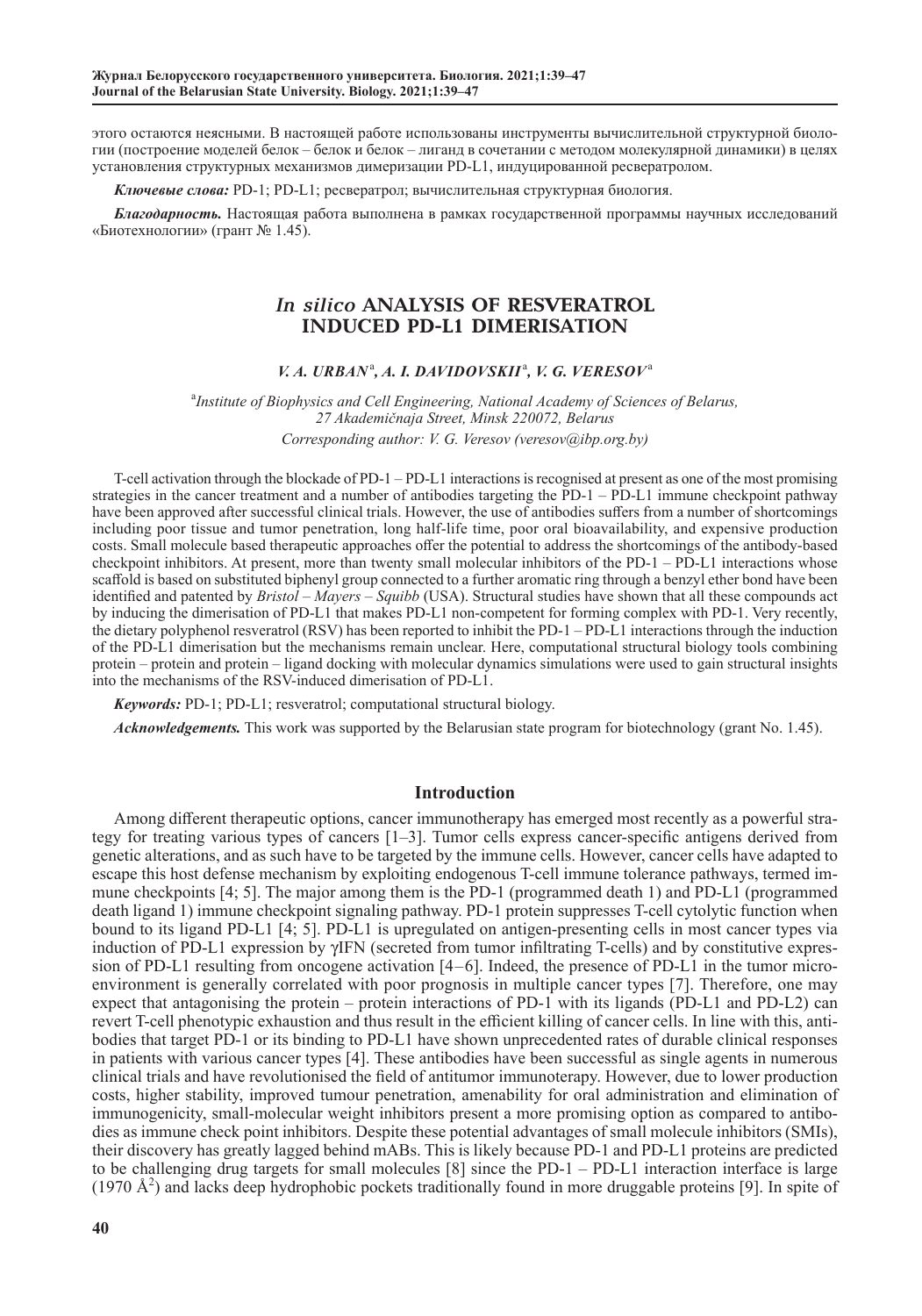this, to date, more than twenty small molecule antagonists that directly and selectively disrupt the association between PD-1 and PD-L1 have been identified and disclosed in several patents authored by *Bristol* – *Mayers* – *Squibb* (BMS) [10]. The affinities of these compounds towards PD-L1 determined with the use of the homogenous time-resolved fluorescence assay and application of the europium cryptate-labeled anti-Ig were in the range of 0.6 nmol/L up to 20  $\mu$ mol/L for IC<sub>50</sub> values. Recently, the dietary polyphenol resveratrol, a natural polyphenolic phytoalexin that is present in red wine, red grape skin, berries, peanuts, and other natural sources, has been shown to enhance anti-tumor T-cell immunity, supposedly also by the stabilisation of inactive trimeric structure, including two PD-L1 molecules and small molecular ligand, thus using indirect way of the PD-1 – PD-L1 axis inhibition [11], however the structural insights into this process is absent. Here, computational structural biology tools combining protein – protein and protein – ligand docking with molecular dynamics simulations were used to gain structural insights into the mechanisms of the resveratrol induced dimerisation of PD-L1 as well as the elucidation of structural determinants of its high inhibiting activity.

#### **Materials and methods**

**Predicting the 3D structures of the PD-L1 – resveratrol complex.** First, the coarse-grained model of the PD-L1 dimer – resveratrol structure complex was predicted using the *Glide* program of the protein – ligand docking [12]. In doing so, the protein was considered as rigid, whereas the ligand was treated as flexible. Because the known experimental PD-L1 dimer structures when complexed with different BMS-ligands (PDB codes: 5j8o, 5j89, 5n2d, 5n2f, 5niu, 5nix, 6nm7, 6nm8) differ from one another, all these dimers were preliminary analysed using *Glide* in terms of their interaction with resveratrol, and the lowest-energy configuration including the protein dimer and ligand was selected to be used in subsequent molecular dynamics (MD) simulations. Because BMS-ligands are known to bind to PD-L1 in extracellular environment [12], whereas the membrane parts of PD-L1 monomers are positioned far apart and therefore do not interact, the similar situation was proposed for PD-L1 interaction with resveratrol. Taking this into account and for the sake of simplicity, membrane parts of PD-L1 were omitted from MD simulations. MD simulations were performed using the *GROMACS* software [14] with the CHARMM36 all-atom force field [15]. The protein was solvated using the TIP3P water model [16] in a dodecahedron box of  $44 \times 37 \times 34$  Å and counterions were added to keep systems neutral. Periodic boundary conditions were applied and Lennard-Jones interactions were truncated at 12 Å with a force switch smoothing function from 10 to 12 Å. The integration time step was 2.0 fs. The non-bonded interaction lists were generated with a cutoff distance of 16 Å. The V-rescale thermostat [17] was used to maintain the temperature at 300 K and the Parrinello – Rahman barostat for maintaining the pressure at 1 bar [18]. Electrostatic interactions were calculated explicitly at a distance smaller than 1.0 nm, long-range electrostatic interactions were treated by particle mesh Ewald summation at every step [19]. After 500 steps steepest descent minimisation with the protein fixed and another 200 steps without the protein fixed, the systems were first heated to 300 K and then subjected to a 100 ps canonical ensemble (NVT) simulation followed by a 100 ps isothermal – isobaric ensemble (NPT) simulation. After a subsequent 1 ns NPT simulation as equilibration, the production simulations were run for 300 ns in the NVT ensemble with the Verlet leap-frog algorithm coupled with mesh Ewald method for long-range electrostatics and Verlet cut-off with the distance of 1 nm for short-range interactions [20]. GPU-acceleration was used in all MD simulations. The estimation of the binding affinity of resveratrol to PD-L1 or the PD-L1 dimer was carried out using three different metrics: *Glide* score [12], Prodigy-Lig affinity [21] and Kdeep affinity [22]. General characterisation of protein – ligand interactions was carried out using protein – ligand interaction profiler (PLIP) [23].

**Modeling PD-L1** – **PD-L1 interaction within the PD-L1 dimer** – **resveratrol complex.** The modeling of PD-L1 **–** PD-L1 interaction was performed in **a** stepwise fashion using **a** four-staged computational molecular docking protocol ((PIPER  $[24]$  + GRAMM-X  $[25]$  + HDock  $[26]$ ) – RosettaDock  $[27; 28]$  – GalaxyRefine-Complex [29] – RosettaDock (abbreviated by  $(P + G + H)R_pG_R(R_p)$ ), where PIPER performs exhaustive global rigid-body search of rigid-body docking decoys, GRAMM-X and HDOCK combine free rigid-body search with the template-based one. Next the top-ranked decoys were first refined by the GalaxyRefineComplex approach during the second stage, followed by the refinement using the RosettaDock approach in the third stage. When employing GalaxyRefineComplex in the second stage of the full protocol of the decoy set generation, the refinement procedure was applied to a set of several top-scored protein complexes that had been obtained at the first stage using the  $P + G + H$  combination. To discriminate the near-native complexes among the decoys, the binding affinities together with the RosettaDock energy funnels and the total energy score decrease upon binding were used in consensus manner. We estimated the binding affinities by two different ways: as interface score of RosettaDock [27; 28] and as ∆*G* provided by the Prodigy server [30]. In addition, we estimated buried surface area (BSA), geometric complementarity (interface van der Waals energy), number of salt bridges and hydrogen bonds as main determinants of binding affinity [31; 32]. The Rosetta3 [33] interface analyser was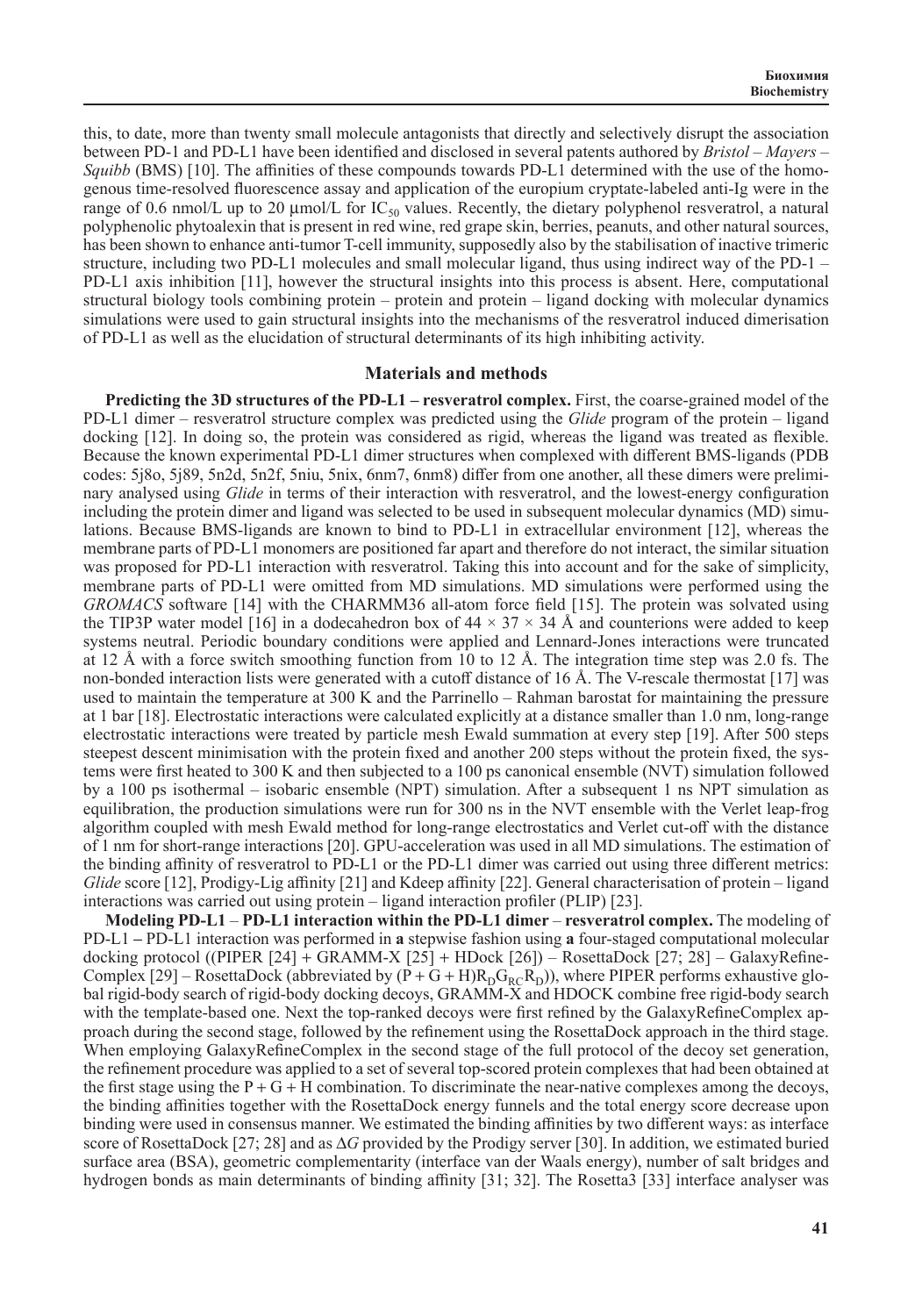used to evaluate BSA, whereas the PPCheck server [34] was used to estimate van der Waals energy, number of salt bridges and hydrogen bonds. All these metrics, which are based on essentially different physical concepts, were used in consensus manner to strengthen the reliability of functional conclusions based on affinity estimates. Since the availability of a low-energy template-based hit upon template-based docking can be viewed as an equivalent of the knowledge of the binding site location, we considered the similarity between the relative positions of proteins-partners in the final model and those in the highest-ranked rigid-body decoy obtained by the template-based docking as an additional and important indication of the successful prediction.

## **Results and discussion**

**The evaluation of the affinities between resveratrol and PD-L1 dimers from atomistic complexes of BMS-ligands with PD-L1.** To establish the structure of the PD-L1 – resveratrol protein – ligand complex, the structures of the aPD-L1 and bPD-L1 dimers from 5j8o, 5niu, 5nix, 5j89, 6nm7, 6nm8 were subjected to liganding by resveratrol using the *Glide* program of the protein – ligand docking [12]. In doing so, the protein was considered as rigid, whereas the ligand was treated as flexible. Next, the affinities of the PD-L1 dimers – resveratrol complexes were estimated using two different metrics: *Glide* score [12], and Prodigy-Lig affinity [21]. The consensus lowest-energy structure was saved to be used in subsequent MD refinements. The results of this preliminary analysis is shown in table 1.

Table 1

| Free energy estimates of the interactions between PD-L1 dimers  |
|-----------------------------------------------------------------|
| from $5i80, 5niu, 5i89, 5n2d, 5n2f, 6nm7, 6nm8, 6r3k atomistic$ |
| structures and resveratrol, kcal/mol                            |

| PDB code<br>of the PD-L1 dimer<br>structure used | $\Delta G_{\rm Glide}$                   | $\Delta G_{\text{Pr}}$                                                           | $\Delta G_{AB}$ | $\Delta G_{\rm Pr,trimer}$               |  |  |
|--------------------------------------------------|------------------------------------------|----------------------------------------------------------------------------------|-----------------|------------------------------------------|--|--|
| 5j8o(1)                                          | $-7.95$                                  | $-13.7$                                                                          | $-7.3$          | $-21.0$                                  |  |  |
| 5j8o(2)                                          | $-7.90$                                  | $-13.8$                                                                          | $-7.3$          | $-21.1$                                  |  |  |
| 5niu(1)                                          | $-8.19$                                  | $-14.0$                                                                          | $-7.5$          | $-21.5$                                  |  |  |
| 5niu(2)                                          | $-7.56$                                  | $-13.9$                                                                          | $-7.5$          | $-21.4$                                  |  |  |
| 5niu(3)                                          | $-7.33$                                  | $-13.9$                                                                          | $-7.5$          | $-21.4$                                  |  |  |
| 5n2d(1)                                          | $-7.59$                                  | $-13.8$                                                                          | $-20.9$         |                                          |  |  |
| 5n2d(2)                                          | $-7.55$                                  | $-13.8$                                                                          | $-20.9$         |                                          |  |  |
| 5n2d(3)                                          | $-7.53$                                  | $-13.8$                                                                          | $-20.9$         |                                          |  |  |
| 5n2f(1)<br>5n2f(2)<br>5n2f(3)                    | $-8.54$<br>$-8.46$<br>$-8.45$            | $-13.7$<br>$-7.6$<br>$-13.8$<br>$-7.6$<br>$-13.7$<br>$-7.6$                      |                 | $-21.3$<br>$-21.4$<br>$-21.3$            |  |  |
| 6r3k(1)                                          | $-7.21$                                  | $-13.7$                                                                          | $-6.4$          | $-20.6$                                  |  |  |
| 6r3k(2)                                          | $-7.15$                                  | $-13.7$                                                                          | $-6.4$          | $-20.6$                                  |  |  |
| 6r3k(3)                                          | $-7.09$                                  | $-13.7$                                                                          | $-6.4$          | $-20.6$                                  |  |  |
| 5j89(1)<br>5j89(2)<br>5j89(3)<br>5j89(4)         | $-7.48$<br>$-7.45$<br>$-7.35$<br>$-7.32$ | $-13.9$<br>$-7.9$<br>$-13.9$<br>$-7.9$<br>$-13.9$<br>$-7.9$<br>$-13.8$<br>$-7.9$ |                 | $-21.8$<br>$-21.8$<br>$-21.8$<br>$-21.7$ |  |  |
| 6nm7(1)                                          | $-8.98$                                  |                                                                                  | $-8.0$          | $-22.1$                                  |  |  |
| 6nm7(2)                                          | $-8.81$                                  |                                                                                  | $-8.0$          | $-22.1$                                  |  |  |
| 6nm8(1)                                          | $-8.06$                                  | $-13.8$                                                                          | $-7.7$          | $-21.5$                                  |  |  |
| 6nm8(1)                                          | $-8.00$                                  | $-13.8$                                                                          | $-7.7$          | $-21.5$                                  |  |  |

N o t e. Δ*G*Glide, Δ*G*Pr are binding affinities obtained using *Glide* and Prodigy respectively; Δ*G*AB is the interprotein binding affinities between PD-L1 monomers A and B;  $\Delta G_{\text{Pr,timer}} = \Delta G_{\text{Pr}} + \Delta G_{\text{AB}}$ .

From the results that have been obtained the complex of resveratrol with the PD-L1 dimer that was adopted from 6nm7(1) structure was saved to be used in further refinement.

**The refinement of the PD-L1 dimer** – **resveratrol complex using MD simulations.** The best-scored PD-L1 dimer – resveratrol structure obtained by *Glide* (with PD-L1 dimer structure adopted from 6nm7) was next subjected to MD simulations as described in the section «Materials and methods». The root mean square deviation (RMSD) and the root mean square fluctuation (RMSF) were employed to characterise the motions of the ligand in respect to the protein and the stabilisation of the trimeric complex. The plots depicting RMSD and RMSF are shown in fig. 1 and 2 respectively.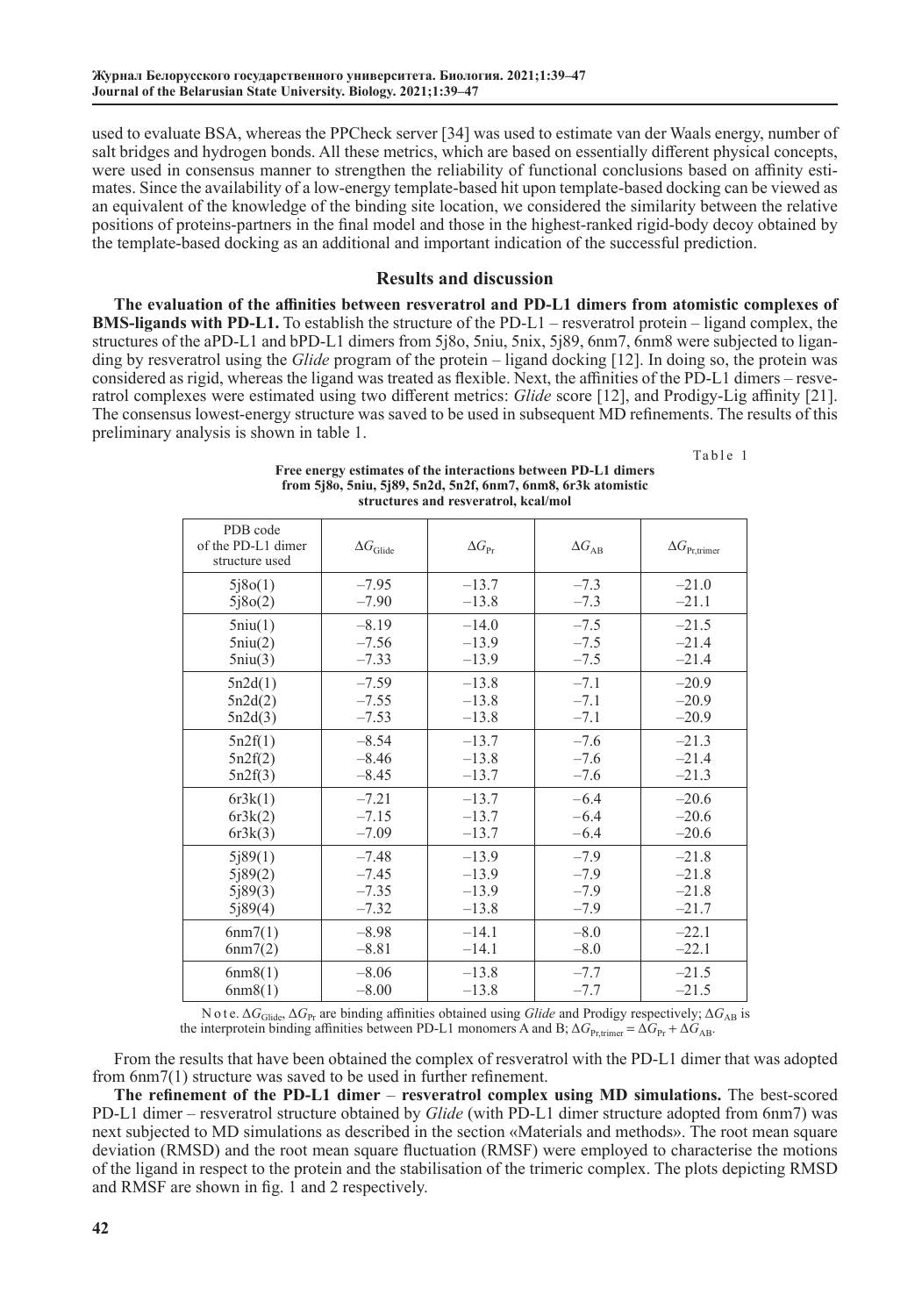The plot depicts structural stability, positioning and motion of resveratrol upon the formation of the complex with the PD-L1 dimer.

Our findings show that the systems converged and attained stability early in the production run after 50 ns for the PD-L1 dimer – resveratrol complex. The final structure of the MD simulations was considered as the structure of the complex (fig. 3). A comparison between the predicted structure and that obtained by docking with *Glide* has shown a significant change both in the conformation and orientation of PD-L1 molecules in all cases with RMSD of 1.122 Å. The analysis of the PD-L1 dimer – resveratrol complex structure using the PLIP [23] revealed the formation of 16 hydrophobic contacts and five hydrogen bonds (see fig. 3, table 2).

The analysis of the protein – ligand binding affinity by Prodigy-Lig [21] resulted in binding affinity values between the PD-L1 dimer and resveratrol of –14.2. The most important results of simulations are given in table 3. The modeling has shown a rather high intermolecular shape and polar complementarity in the PD-L1 – PD-L1 – resveratrol complex thus explaining the induction of PD-L1 dimerisation and inhibition of PD-1 – PD-L1 interaction. Of note, ∆*G*<sub>Glide</sub> for interaction with resveratrol is higher than that for interaction with BMS-ligands, whereas with ∆*G*<sub>Pr</sub> the lowest value takes places namely with resveratrol. Nearly the same value (–9.252 kcal/mol) has been earlier obtained with *AutoDock* [35]. This discrepancy can be explained by more accurate account of van der Waals interactions by Prodigy as compared with *Glide* or *AutoDock* [35].



*Fig. 1.* Resveratrol atoms RMSD during MD simulations



*Fig. 2.* RMSF of resveratrol atoms upon the formation of complexes with the PD-L1 dimer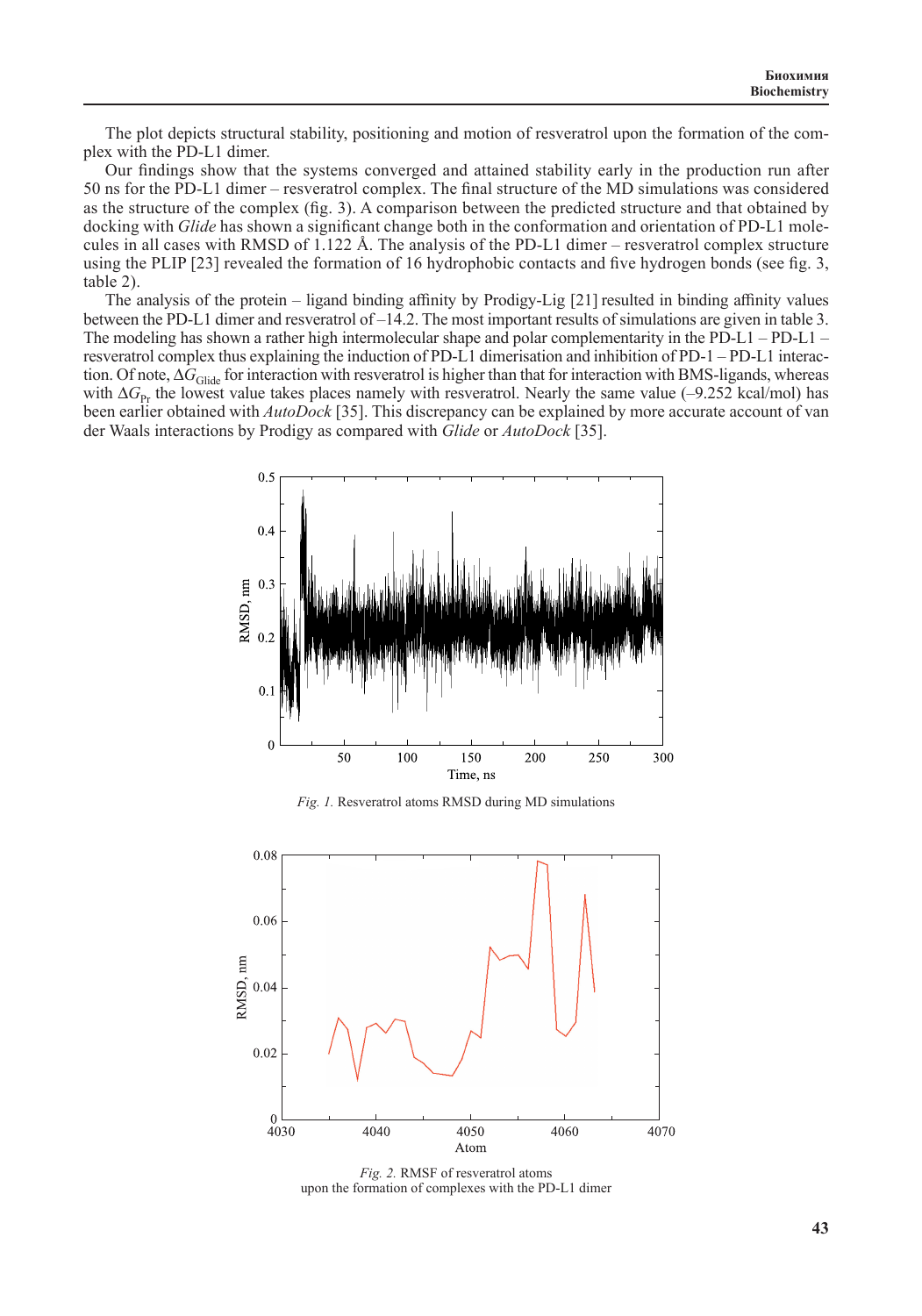

*Fig. 3.* Structure of the PD-L1 dimer – resveratrol complex: *a* – сhemical structure of resveratrol; *b* – predicted 3D structure of the extracellular part of PD-L1 dimer in complex with resveratrol after 300 ns MD simulations (resveratrol arrangement between two PD-L1 immunoglobulin domains is shown); *c* – the closer view of the PD-L1 dimer – resveratrol interface. Hydrogen bonds (HB1, HB2 and HB3) are shown as blue lines. The hydrophobic contacts are shown as dotted black lines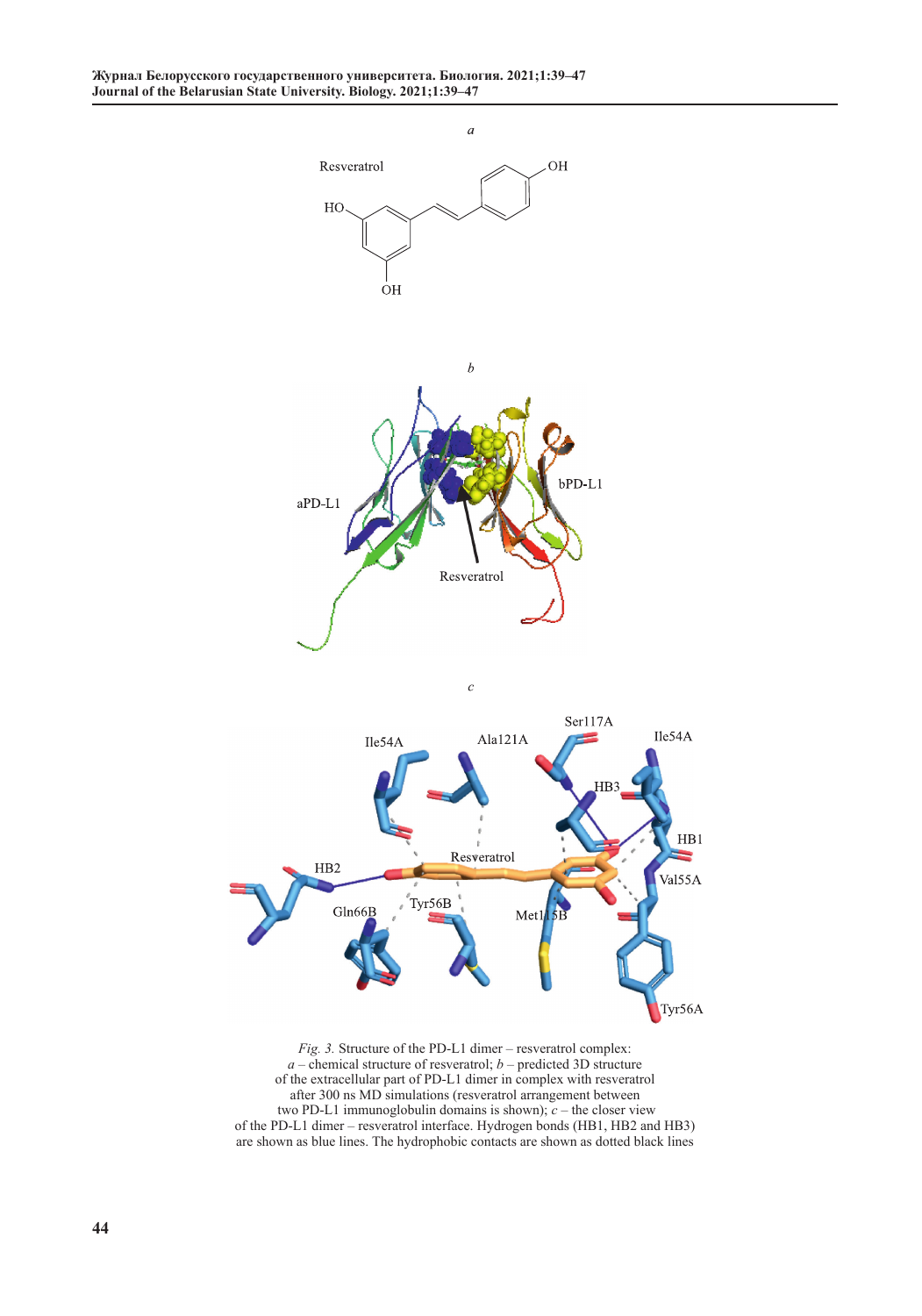|--|--|--|

| Index                | Residue         | AA(atom)  | Distance, Å | Ligand atom     |  |  |  |
|----------------------|-----------------|-----------|-------------|-----------------|--|--|--|
| Hydrophobic contacts |                 |           |             |                 |  |  |  |
| $1$ HPH*             | 54A             | Ile(CD2)  | 3.55        | C11             |  |  |  |
| $2$ HPH*             | 54 <sub>B</sub> | Ile(CG2)  | 3.32        |                 |  |  |  |
| 3 HPH                | 56A             | Tyr(CG)   | 3.33        | C13             |  |  |  |
| 4 HPH                | 56B             | Tyr(CD1)  | 2.72        | C11             |  |  |  |
| 5 HPH                | 56B             | Tyr(CG)   | 3.28        | C6              |  |  |  |
| 6 HPH                | 66A             | Gln(HG2)  | 2.89        | H25             |  |  |  |
| 7 HPH                | 115A            | Met(CB)   | 3.59        | C9              |  |  |  |
| 8 HPH                | 115B            | Met(CB)   | 3.79        | C6              |  |  |  |
| 9 HPH                | 116B            | Ile(HG12) | 3.71        | H25             |  |  |  |
| $10$ HPH             | 117A            | Ser(HB2)  | 3.74        | H20             |  |  |  |
| 11 HPH               | 117B            | Ser(CB)   | 3.70        | H <sub>28</sub> |  |  |  |
| 12 HPH               | 121A            | Ala(CB)   | 3.54        | C <sub>3</sub>  |  |  |  |
| 13 HPH               | 121B            | Ala(CB)   | 3.40        | C11             |  |  |  |
| 14 HPH               | 122A            | Asp(N)    | 3.52        | H <sub>24</sub> |  |  |  |
| 15 HPH               | 123B            | Tyr(CB)   | 3.31        | H <sub>26</sub> |  |  |  |
| 16 HPH               | 122B            | Asp(HB2)  | 3.52        | H27             |  |  |  |
| Hydrogen bonds       |                 |           |             |                 |  |  |  |
| $1$ HB**             | 56B             | Tyr(OH)   | 3.61        |                 |  |  |  |
| $2$ HB               | 66B             | Gln(N)    | 3.43        | O <sub>7</sub>  |  |  |  |
| $3$ HB               | 117A            | Ser(N)    | 3.57        | O16             |  |  |  |
| 4 HB                 | 122B            | Asp(H)    | 3.97        | O <sub>7</sub>  |  |  |  |
| $5$ HB               | 123B            | Tyr(HB2)  | 2.32        | O16             |  |  |  |

**Hydrophobic and polar contacts between resveratrol and PD-L1 dimer**

\*HPH stands for hydrophobic contacts. \*\* HB stands for hydrogen bonds.

Table 3

**The most important results of interactions between resveratrol, BMS-8, BMS-37, BMS-200, BMS-202, BMS-1001, BMS-1166, BMS-105 and PD-L1 dimer**

| Protein – ligand complexes  | $IC_{50}$<br>nmol/L | $\Delta G_{\rm p_r}$<br>kcal/mol | $\Delta G_{\text{Glide}}$<br>kcal/mol | $\Delta G_{AB}$<br>kcal/mol | $\Delta G_{\rm Pr,tr}$ **<br>kcal/mol | $n_{HPH}$ | $n_{\rm HB}$   | $n_{\rm SB}$ | $n_{\pi\text{-st}}$ | $PD-L1$<br>dimer RMSD<br>from $(PD-L1)_{2}$ ,<br>in complex<br>with BMS-8 |
|-----------------------------|---------------------|----------------------------------|---------------------------------------|-----------------------------|---------------------------------------|-----------|----------------|--------------|---------------------|---------------------------------------------------------------------------|
| $PD-L1$ dimer – resveratrol | $1 - 10$            | $-14.1$                          | $-9.0$                                | $-8.0$                      | $-22.2$                               | 15        | 5              | $\Omega$     | $\theta$            | 1.12                                                                      |
| PD-L1 dimer $-$ BMS- $8*$   | 146                 | $-10.8$                          | $-11.9$                               | $-7.2$                      | $-18.0$                               | 9         | $\Omega$       | $\Omega$     | 2                   | $\overline{0}$                                                            |
| PD-L1 dimer $-$ BMS-37 $*$  | $6 - 100$           | $-11.0$                          | $-12.0$                               | $-7.1$                      | $-18.1$                               | 9         | $\Omega$       | $\Omega$     |                     | 0.97                                                                      |
| PD-L1 dimer $-$ BMS-105 $*$ | $6 - 100$           | $-10.9$                          | $-11.8$                               | $-7.8$                      | $-18.6$                               | 6         |                | $\Omega$     |                     | 0.56                                                                      |
| PD-L1 dimer $-$ BMS-200 $*$ | 80                  | $-11.5$                          | $-12.7$                               | $-7.8$                      | $-19.3$                               | 6         | 2              | $\Omega$     |                     | 1.17                                                                      |
| PD-L1 dimer $-$ BMS-202 $*$ | 18                  | $-12.1$                          | $-13.5$                               | $-7.3$                      | $-19.4$                               | 8         | $\overline{2}$ | $\Omega$     |                     | 1.08                                                                      |
| PD-L1 dimer $-$ BMS-1001*   | $2 - 15$            | $-12.5$                          | $-13.9$                               | $-7.2$                      | $-19.7$                               | 9         | 3              | $\Omega$     | $\Omega$            | 1.26                                                                      |
| PD-L1 dimer $-$ BMS-1166*   | 1.4                 | $-12.9$                          | $-14.2$                               | $-6.9$                      | $-19.8$                               | 9         | 3              |              |                     | 1.22                                                                      |

N o t e. ∆*G*Pr,trimer = ∆*G*Pr + ∆*G*AB; *n*HPH – number of hydrophobic contacts; *n*HB – number of hydrogen bonds; *n*SB – number of salt bridges; *n*<sup>π</sup>-st – number of π-stacking pairs; \* – complexes of PD-L1 dimer with BMS-8 (PDB code: 5j8o), BMS-37 (PDB code: 5n2d), BMS-105 (PDB codes: 6nnv, 6nmv), BMS-200 (PDB code: 5n2f), BMS-202 (PDB code: 5j89), BMS-1001 (PDB code: 6r3k), BMS-1166 (PDB code: 5niu); \*\* –  $\Delta G_{\text{Pr,tr}}$  stands for  $\Delta G_{\text{Pr,trimer}}$ .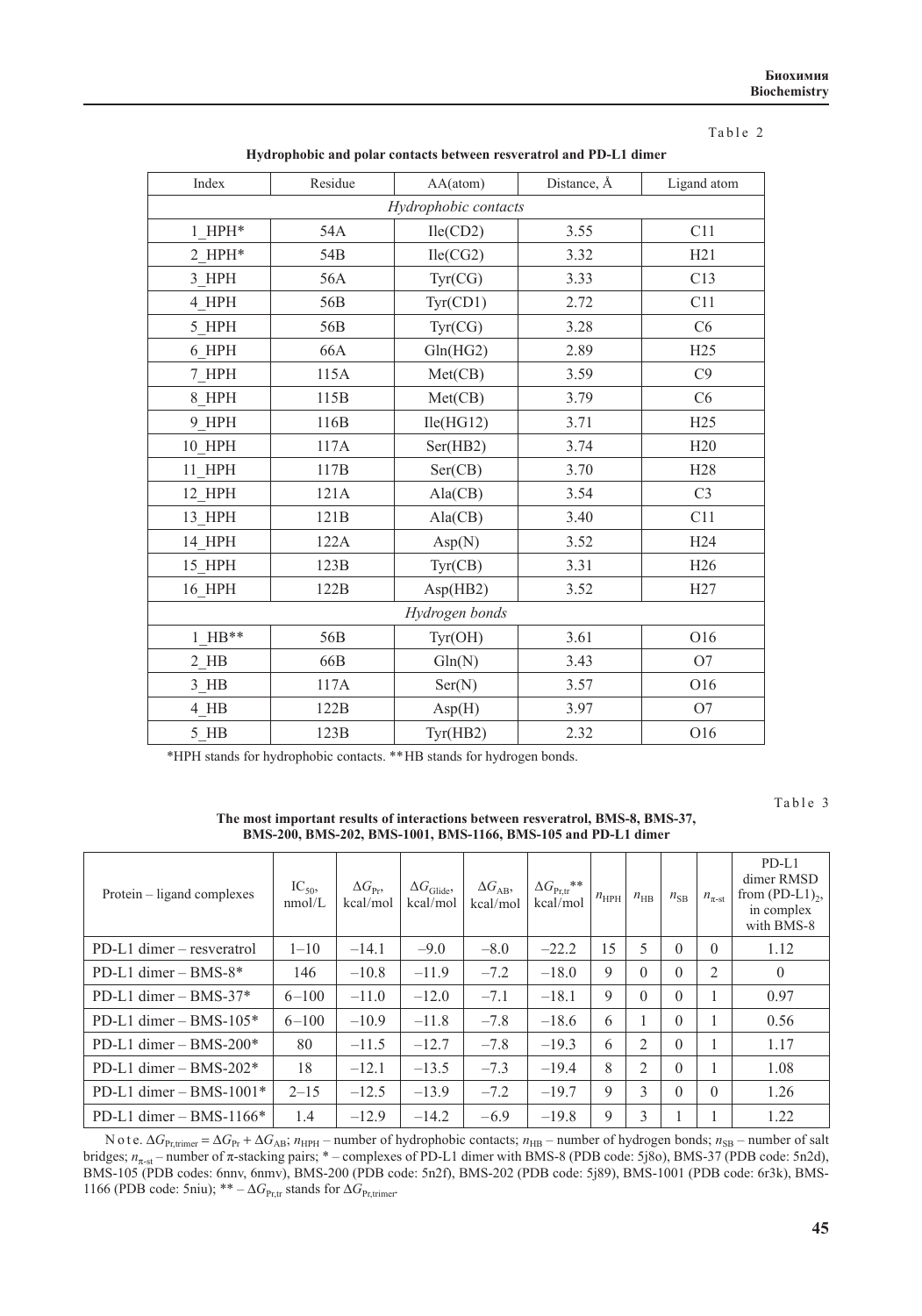Small molecules targeting the PD-1 – PD-L1 interaction are actively sought by academic institutions and pharmaceutical companies with the hope of surpassing the success of antibodies due to expected better efficacy of small molecules as compared to antibodies because of their better tumor penetration and oral availability. Although this field is only in its initial stage, several small molecule immunomodulatory compounds at the stage of preclinical development have been reported to date [13]. Whereas atomic-level structures of their complexes with PD-L1 are known for a number of them, high-resolution structures for some of them posses- $\sin g$  IC<sub>50</sub> values in low nanomolar range are not determined to date, thus hampering the rational structure based development of efficient drugs. In the present study, based on known X-ray structures (PDB codes: 5j8o, 5j89, 5n2d, 5n2f, 5niu, 5nix, 6nm7, 6nm8), the prediction of the atomistic 3D structure of PD-L1 dimer with resveratrol was carried out. As in known X-ray structures of PD-L1 – BMS-ligand complexes, PD-L1 interacts simultaneously with two monomers of PD-L1. The analysis of the receptor – ligand complexes allowed the detection of the residues involved in dimer stabilisation. As in all previously characterised structures of the complexes of PD-L1 with BMS-SMIs, resveratrol interacts with same key interaction residues, namely with Ile54A, Tyr56A, Gln66A, Met115A, Ser117A, Ala121A, Asp122A and Ile54B, Tyr56B, Met115B, Ser117B, Ala121B, Tyr123B. Overall, the inhibition of PD-L1 immunosuppressive action occurs through multiple hydrophobic and electrostatic interactions that stabilise the trimeric complex including ligand and two monomers. Our studies show that resveratrol stabilises the  $(PD-L1)_{2}$  – ligand trimeric complex more efficiently than known BMS-ligands and as such can be seen as the promising hit compound for drug design of therapeutics for the suppression of PD-1 – PD-L1 interaction.

#### **Conclusion**

Cancer immunomodulation involves the use of synthetic or natural agents capable of activating the immune response to impede tumor cell dissemination. The nutraceutical resveratrol, a natural polyphenolic phytoalexin that is present in red wine, red grape skin, berries, peanuts, and other natural sources, has recently been proposed as a cancer immunomodulatory molecule by either acting on immune cells or by sensitising tumor cells to the cytotoxic effects of immune cells [37]. Our computer-aided simulations combining docking with MD have shown that resveratrol locates at the center of the PD-L1 homodimer, filling a deep hydrophobic pocket that contributes multiple additional interactions between the PD-L1 monomers. Resveratrol almost perfectly duplicate the target space of BMS-SMIs, which have a common scaffold and interact with the cavity formed by two PD-L1 monomers and with key interactions with Ile54, Tyr56, Met115, Ile116, Ala121, and Tyr123, thereby blocking the PD-1 – PD-L1 interaction by inducing PD-L1 dimerisation. Due to its special structure features, very strong binding takes place between PD-L1 monomers and ligands as well as between protein monomers. This results in much higher stabilisation energy of trimeric complex of resveratrol with PD-L1 dimer as compared with the case of BMS-ligands, suggesting resveratrol as a promising hit-candidate for the design of powerful drugs for immunological therapy.

#### **References**

1. Zhang H, Chen J. Current status and future directions of cancer immunotherapy. *Journal of Cancer*. 2018;9(10):1773–1781. DOI: [10.7150/jca.24577](file:///\\Urir-taraik\bестник\БИОЛОГИЯ\2021\№1_февраль\Вересов\Правка\doi.org\10.7150\jca.24577).

2. Mellman I, Coukos G, Dranoff G. Cancer immunotherapy comes of age. *Nature.* 2014;480(7378):480–489. DOI: 10.1038/ nature10673.

3. Smyth MJ. Multiple approaches to immunotherapy – the new pillar of cancer treatment. *Immunology & Cell Biology*. 2017; 95(4):323–324. DOI: [10.1038/icb.2017.9](https://doi.org/10.1038/icb.2017.9).

4. Pardoll DM. The blockade of immune checkpoints in cancer immunotherapy. *Nature Reviews Cancer.* 2012;12(4):252–264. DOI: 10.1038/nrc3239.

5. Tumeh PC, Harview CL, Yearley JH, Shintaku IP, Tayloret EJM, Robert L. PD-1 blockade induces responses by inhibiting adaptive immune resistance. *Nature.* 2014;515(7528):568–571. DOI: 10.1038/nature13954.

6. Francisco LM, Sage PT, Sharpe AH. The PD-1 pathway in tolerance and autoimmunity. *Immunological Reviews.* 2010;236(1): 219–242. DOI: 10.1111/j.1600-065X.2010.00923.x.

7. Herbst RS, Soria J-C, Kowanetz M, Fine GD, Hamid O, Gordon MS, et al. Predictive correlates of response to the anti-PD-L1 antibody MPDL3280A in cancer patients. *Nature.* 2014;515(7528):563–567. DOI: 10.1038/nature14011.

8. Mei-Miao Zhan, Xue-Qin Hu, Xiu-Xiu Liu, Ban-Feng Ruan, Jun Xu, Chenzhong Liao. From monoclonal antibodies to small molecules: the development of inhibitors targeting the PD-1/PD-L1 pathway. *Drug Discovery Today.* 2016;21(6):1027–1036. DOI: 10.1016/j.drudis.2016.04.011.

9. Zarganes-Tzitzikas T, Konstantinidou M, Gao Y, Krzemien D, Zak K, Dubin G, et al. Inhibitors of programmed cell death 1 (PD-1): a patent review (2010–2015). *Expert Opinion on Therapeutic Patents.* 2016;26(9):973–977. DOI: 10.1080/13543776.2016. 1206527.

10. Zak KM, Kitel R, Przetocka S, Golik P, Guzik K, Musielak B, et al. Structure of the complex of human programmed death 1, PD-1, and its ligand, PD-L1. *Structure.* 2015;23(12):2341–2348. DOI: 10.1016/j.str.2015.09.010.